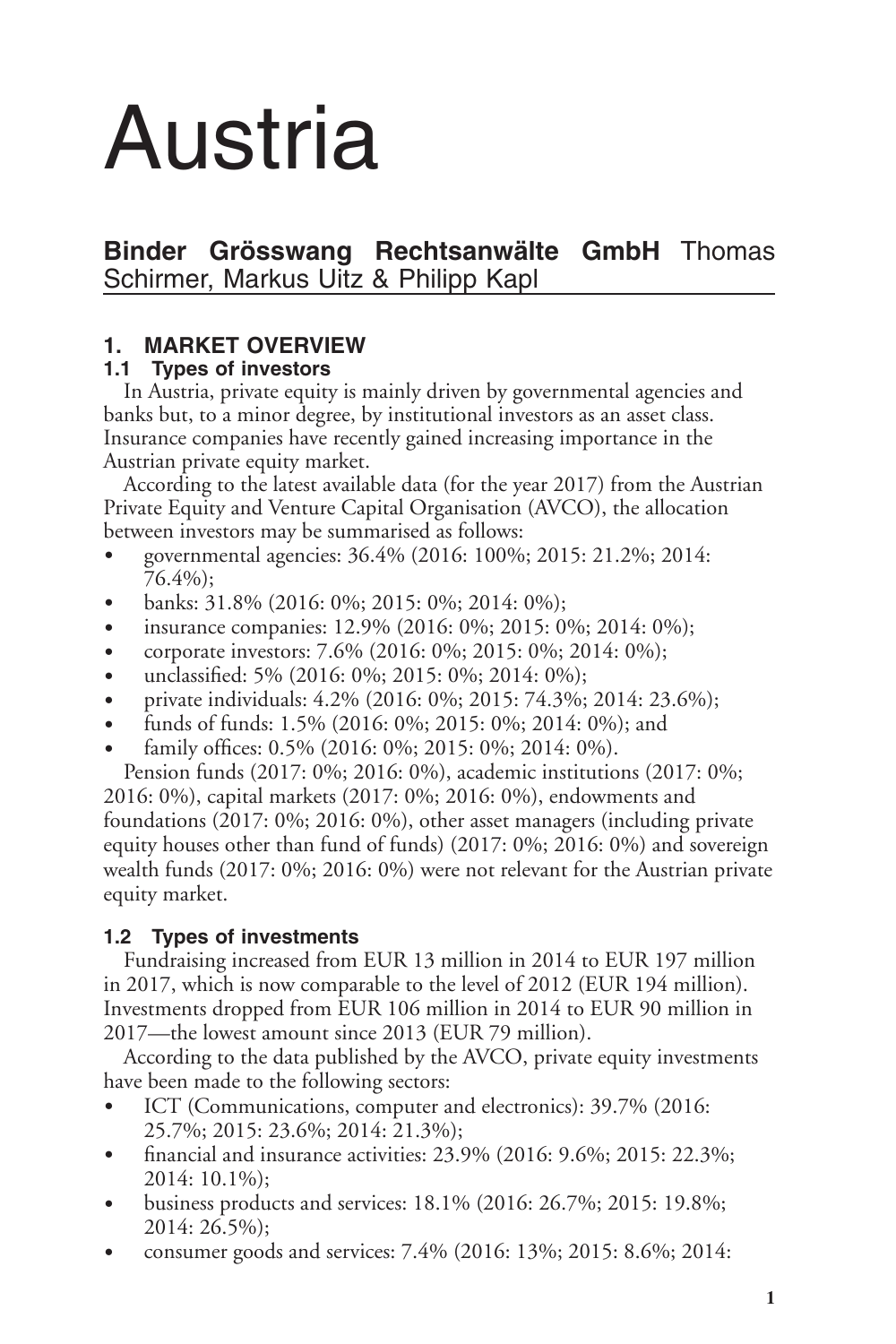13.5%);

- biotech and healthcare: 7% (2016: 5.6%; 2015: 10.2%; 2014: 13%);
- transportation: 2% (2016: 3.1%; 2015: 0%; 2014: 0.9%);
- energy and environment: 1.2% (2016: 0%; 2015: 7.7%; 2014: 12.9%);
- D chemicals and materials: 0.6% (2016: 0%; 2015: 6.7%; 2014: 0.9%);
- agriculture: 0.2% (2016: 0%; 2015: 0.2%; 2014: 0%);
- construction: 0% (2016: 15.7%; 2015: 0.2%; 2014: 0.8%);
- real estate: 0% (2016: 0%; 2015: 0%; 2014: 0%); and
- other: 0% (2016: 0.6%; 2015: 0.6%; 2014: 0%).

In terms of timing, private equity has been invested as follows during the life-cycle of enterprises regarding the invested amounts:

- growth capital: 43.9% (2016: 22.8%);
- buyout:  $32.5\%$  (2016: 29.6%);
- start-up phase: 11.6% (2016: 28.5%);
- later stage venture: 8.7% (2016: 15.4%);
- seed phase:  $3.4\%$  (2016: 2.2%);
- rescue/turnaround:  $0\%$  (2016:  $0\%$ ); and
- replacement capital:  $0\%$  (2016: 1.5%).

### **2. FUNDS**

#### **2.1 Fund structures**

The typical legal structures used for private equity funds in Austria are: (1) the "GmbH & Co KG", which is a special limited partnership (*Kommanditgesellschaft—KG*) with a limited liability company (*Gesellschaft mit beschränkter Haftung—GmbH*) as the general partner (*Komplementär*) or "AG & Co KG" if the limited liability company is replaced with a stock corporation (*Aktiengesellschaft—AG*) and the investors as limited partners (*Kommanditisten*); and (2) the stock corporation. Another popular Austrian legal structure, frequently used as special purpose vehicle but less often seen for private equity funds is the limited liability company. In general, the legal forms used to structure Austrian private equity funds are similar to structures frequently used in Germany and to some extent in Switzerland but differ considerably from those used in other countries. Below is a short overview of the main characteristics of these two types of legal structures.

#### **Special limited partnerships—GmbH & Co KG/AG & Co KG**

In a limited partnership, two types of partners may be distinguished:

- general partners with unlimited liability (*Komplementär*); and
- limited partners with limited liability (*Kommanditist*), typically the investors.

A limited partnership requires a minimum of one general partner and one limited partner. The general partner(s) is/are entitled to manage and represent the limited partnership. The involvement of limited partners is usually restricted to extraordinary business decisions such as the accession of new limited partners or the dissolution of the limited partnership. However, the articles of association of the limited partnership may contain deviating provisions.

The limited partnership's general partners are jointly and severally liable vis-à-vis third parties together with the limited partnership. The liability of a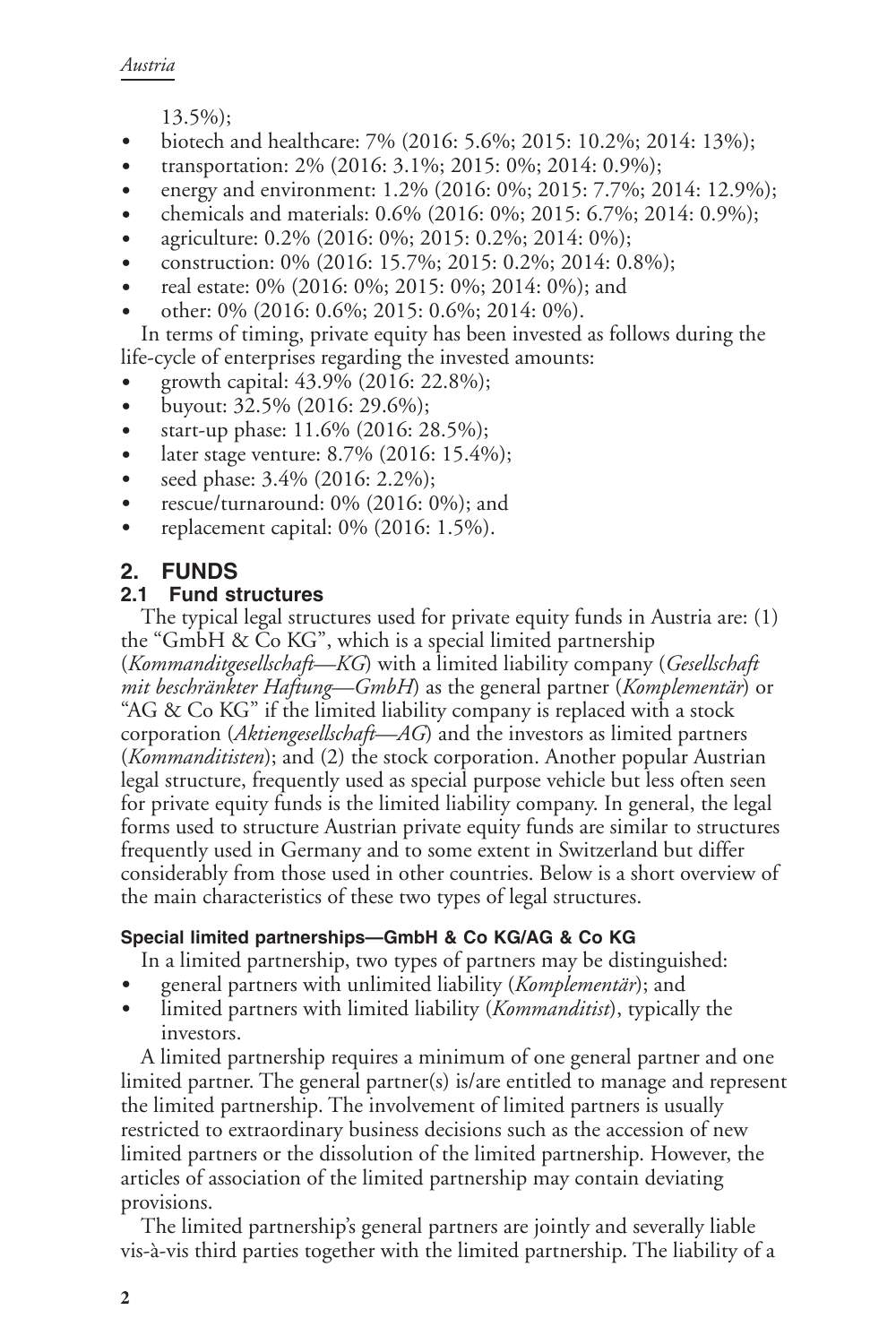limited partner is limited to the amount determined as the partner's liability amount (*Haftsumme*) in the articles of association of the limited partnership. In general, limited partners who have provided their compulsory contribution (*Pflichteinlage*) equalling the liability amount into the limited partnership (e.g. in cash, in kind, by not withdrawing profits, set-off with claims or paying a creditor of the limited partnership) are no longer personally liable to the creditors of the limited partnership.

The main benefits of special limited partnerships are: (1) the protection of the investors under the corporate veil since only the general partner is a company with limited liability; (2) the uncomplicated transfer of shares and entry/exit of investors (no form requirement for the transfer of shares in a limited partnership, i.e. no notarial deed required (as compared to shares in a limited liability company); (3) a high flexibility with respect to corporate governance (in particular as compared to stock corporations) with few mandatory rights for investors; and (4) certain tax advantages. However, such special limited partnership features increased administrative costs for the installation and maintenance of a (at least) two tier-structure (limited partnership and limited liability company or stock corporation acting as general partner) as well as different types of partners.

Further, a special limited partnership offers certain tax advantages as it qualifies as tax transparent and, consequently, profits are taxed at the partners' level only. Further, an open fund can easily be created by using the special limited partnership for capital calls. Although there are few strings attached to the withdrawal of profits, attention must be paid to the (relatively strict) Austrian capital maintenance rules: shareholders in a limited partnership are entitled to dividend distributions and liquidation proceeds only; other payments or benefits may qualify as the repayment of capital contributions and may thus be invalid.

#### **Stock corporation (Aktiengesellschaft)**

Stock corporations are mainly chosen for: (1) the protection of the shareholders under the corporate veil; (2) their mandatory two-tier management system consisting of a management board (*Vorstand*) acting under the supervision of a supervisory board (*Aufsichtsrat*); (3) the mandatory legal provisions ensuring a comprehensive corporate governance, a certain level of shareholder rights and transparency; and (4) the uncomplicated transfer of shares (no notarial deed required). Further, the shareholdings in the stock corporation are only publicly available in case of a sole shareholder. However, the need for a two tier-management system and extensive corporate governance provisions result in increased costs for installing and maintaining a stock corporation.

The management board is responsible for managing and representing the stock corporation. It acts basically independently from the supervisory board and the shareholders. The management board is not subject to instructions from the supervisory board, the shareholders or the shareholders' assembly (*Hauptversammlung*), whose direct influence on the operations of the stock corporation is therefore limited. Limitations may be set out in the articles of association by the supervisory board or bylaws (*Geschäftsordnung*). In addition to handling the day-to-day business, the management board prepares the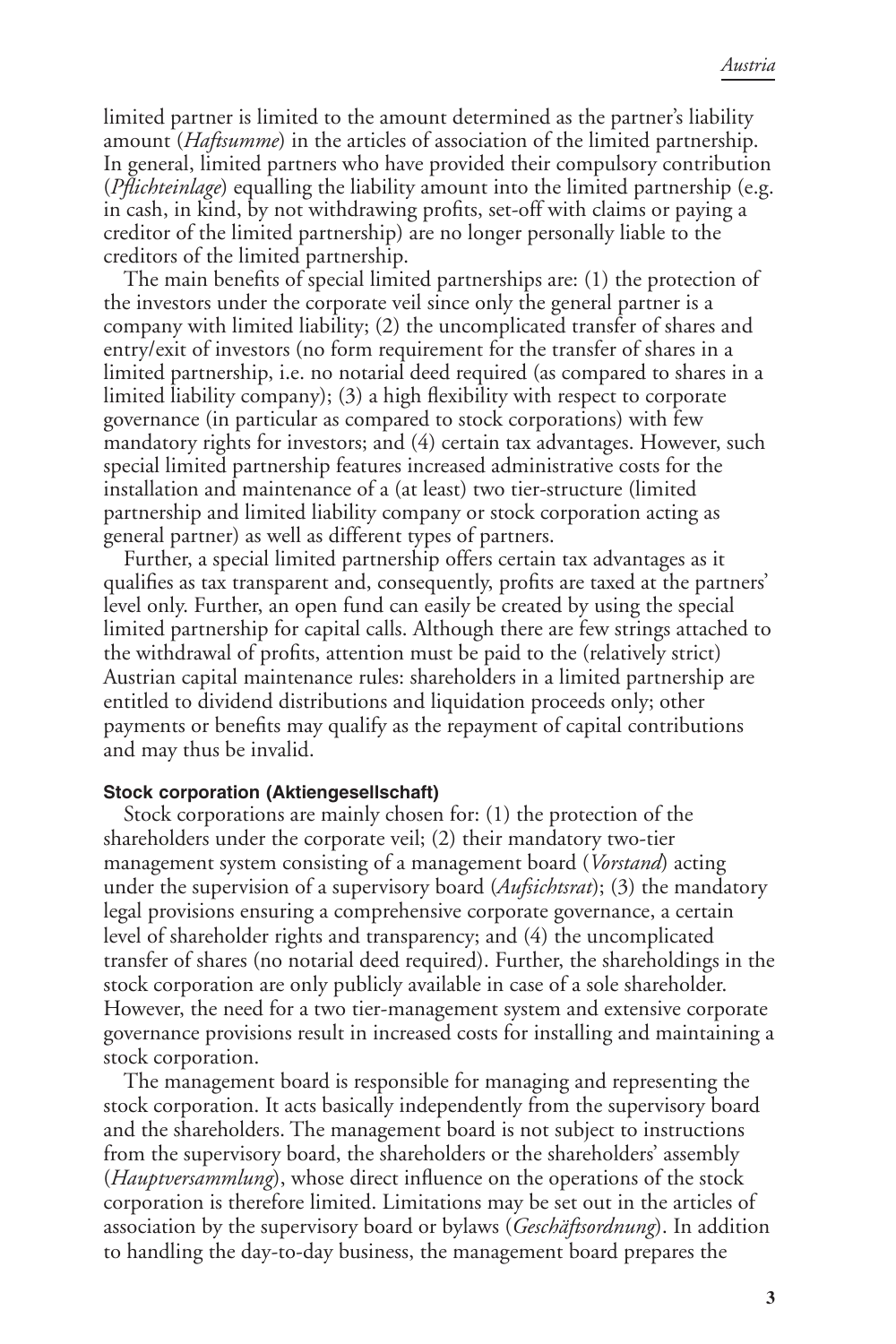#### *Austria*

financial statements and is responsible for keeping all necessary books and records of the stock corporation. The management board reports to the supervisory board: (1) on an annual basis on fundamental questions of the business policy and the asset, financial and profit situation; (2) at least once per quarter about the course of business and the company's position in comparison to the forecast calculation taking into account future developments; and (3) promptly on critical matters and circumstances which are of significant relevance for the profitability or liquidity of the stock corporation.

Members of the management board are appointed by the supervisory board of the stock corporation for a maximum term of five years and such appointment can be renewed without limitation. The appointment of a member of the management board may be revoked by the supervisory board for good cause only.

The supervisory board is responsible for supervising the management board and consists of at least three members. Any single member of the supervisory board may request a report from the management board concerning matters of the stock corporation at any time. The supervisory board may also inspect and review all books and records of the stock corporation.

Certain important business decisions (as provided for by law and potentially in the corporation's articles of association or bylaws) require the prior consent of the supervisory board.

The members of the supervisory board are appointed by the shareholders' assembly. Members of the management board of the stock corporation or a subsidiary as well as employees of the company cannot be appointed as supervisory board members. Prior to the expiration of a supervisory board member's term of office, the appointment may be revoked by a resolution of the shareholders without cause. This resolution requires a three-quarters majority of the votes cast.

Apart from an annual shareholders' meeting required by law, which deals with the approval of the annual financial statements (if the matter is referred to it by the supervisory board), the distribution of profits and the discharge of board members, shareholders' meetings must also be called if requested by a minority of shareholders.

In general, resolutions passed at a shareholders' meeting must be passed by a simple majority. A qualified majority of three-quarters is required for certain subjects, in particular, amendments to the articles of association, capital increases and decreases, changes concerning the legal form of the company, other corporate restructurings such as demergers and mergers as well as voluntary termination of the company, the issuance of authorised or conditional capital, the issuance of convertible or participating bonds, exclusion of shareholders' subscription rights on newly issued shares (*Bezugsrechtsausschluss*) and conclusion of profit transfer agreements.

A listed stock corporation has various disclosure and reporting regulations to meet the demands of the prime market of the Vienna Stock Exchange. Those regulations include, e.g. ad hoc reporting obligations, reporting regulations of the Corporate Governance Code and directors' dealing reports.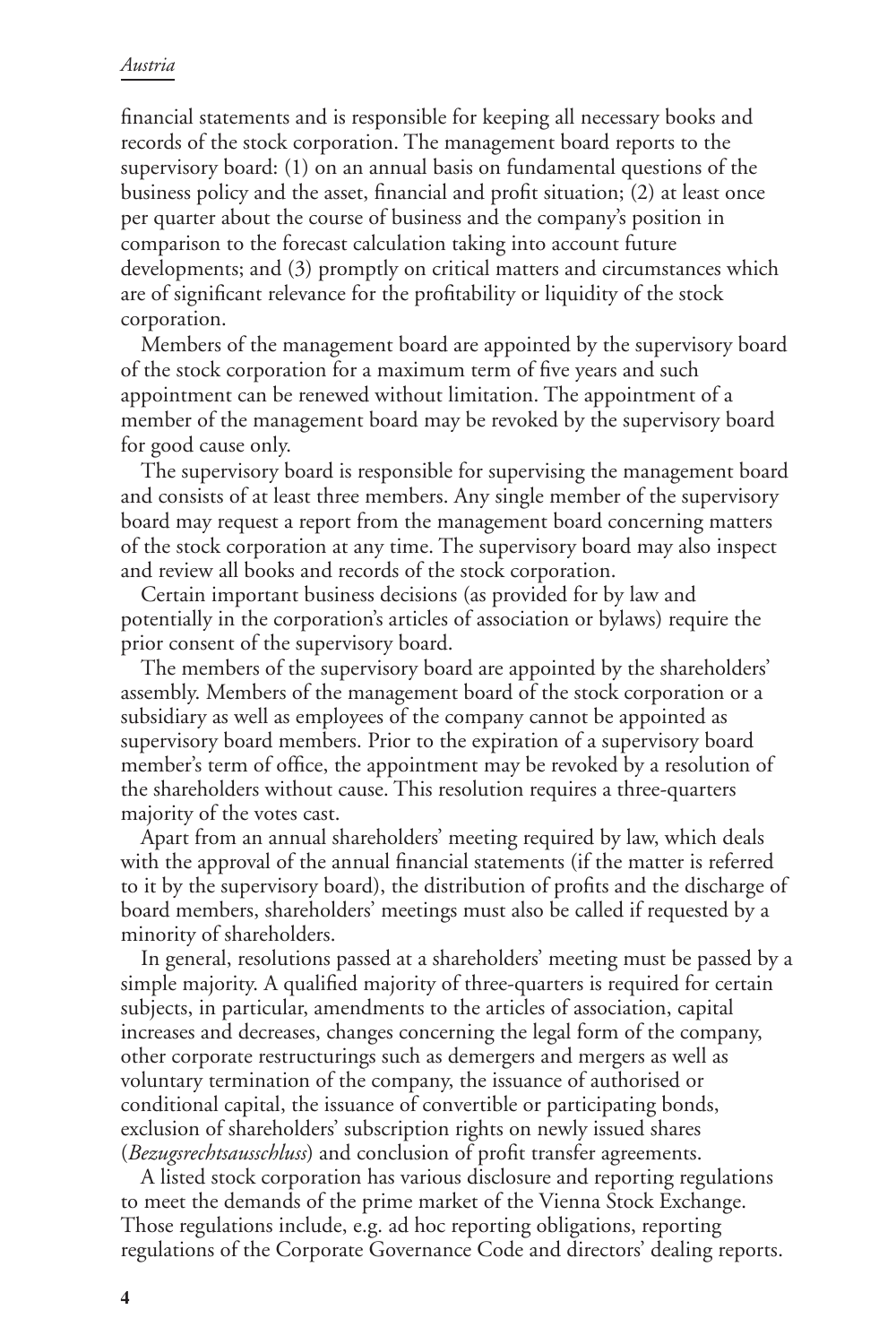### **2.2 Regulation of fundraising and fund managers**

The legal framework for private equity funds in Austria changed significantly with the implementation of the EU Directive 2011/61 on Alternative Investment Fund Managers and amending Directives 2003/41 and 2009/65 and Regulations 1060/2009 and 1095/2010 [2011] OJ L174/1 (AIFM Directive) by way of the (new) Austrian Alternative Investment Fund Managers Act 2013 (*Alternatives Investmentfonds Manager-Gesetz* or AIFMG), the abolishment of the Participation Fund Act 1982 (*Beteiligungsfondsgesetz*) and the amendment of several other Austrian laws, including the Banking Act 1993 (*Bankwesengesetz* or *BWG*), the Capital Market Act 1991 (*Kapitalmarktgesetz* or *KapitalmarktG*), Financial Markets Supervision Act 2001 (*Finanzmarktaufsichtsgesetz*), Securities Supervision Act 2017 (*Wertpapieraufsichtsgesetz*), Investment Fund Act 2011 (*Investmentfondsgesetz* 2011 or *InvestmentfondsG*), the Real Estate Investment Fund Act 2003 (*Immobilien-Investmentfondsgesetz* or *Immobilien-InvestmentfondsG*) as well as certain tax laws to the extent relevant.

Most Austrian private equity funds qualify as alternative investment funds (AIFs), being collective investment undertakings which raise capital from a number of investors with a view to investing it in accordance with a defined investment policy for the benefit of such investors, without the capital serving a direct operational business and without being a UCITS (Undertakings for Collective Investments in Transferable Securities). The Austrian Financial Markets Authority (*Finanzmarktaufsicht* or FMA) is responsible for the supervision of managers of an AIF (AIFM) in Austria.

The AIFMG introduces primarily regulations on AIFMs, most importantly a requirement to obtain a licence by the FMA. However, an exemption exists for smaller AIFs whose assets under management do not exceed EUR 100 million (including assets acquired by using leverage) or EUR 500 million (for unleveraged funds with no redemption rights within five years following the date of initial investment), which need to register with the FMA only.

According to the FMA, as of 31 December 2016:

- 2,094 funds of Austrian investment companies or AIFMs were licensed for distribution in Austria;
- 21 investment fund management companies (of which 17 were licensed as AIFMs) with fund assets managed in the amount of EUR 167.10 billion existed;
- another four companies were licensed exclusively under the AIFMG and 20 registered AIFMs managed a fund volume in the amount of EUR 1.16 billion; and
- five investment companies for real estate (being alternative investment fund managers at the same time) with a managed fund volume of EUR 6.70 billion existed.

The AIFMG contains a number of structural and organisational requirements for AIFs in addition to defining their regulatory framework; for example, AIFMs need to appoint a custodian for each AIF they manage, which can in general be either a bank or a supervised securities services provider with its seat in the EU or, for AIFs with no redemption rights within five years following the date of initial investment and with the primary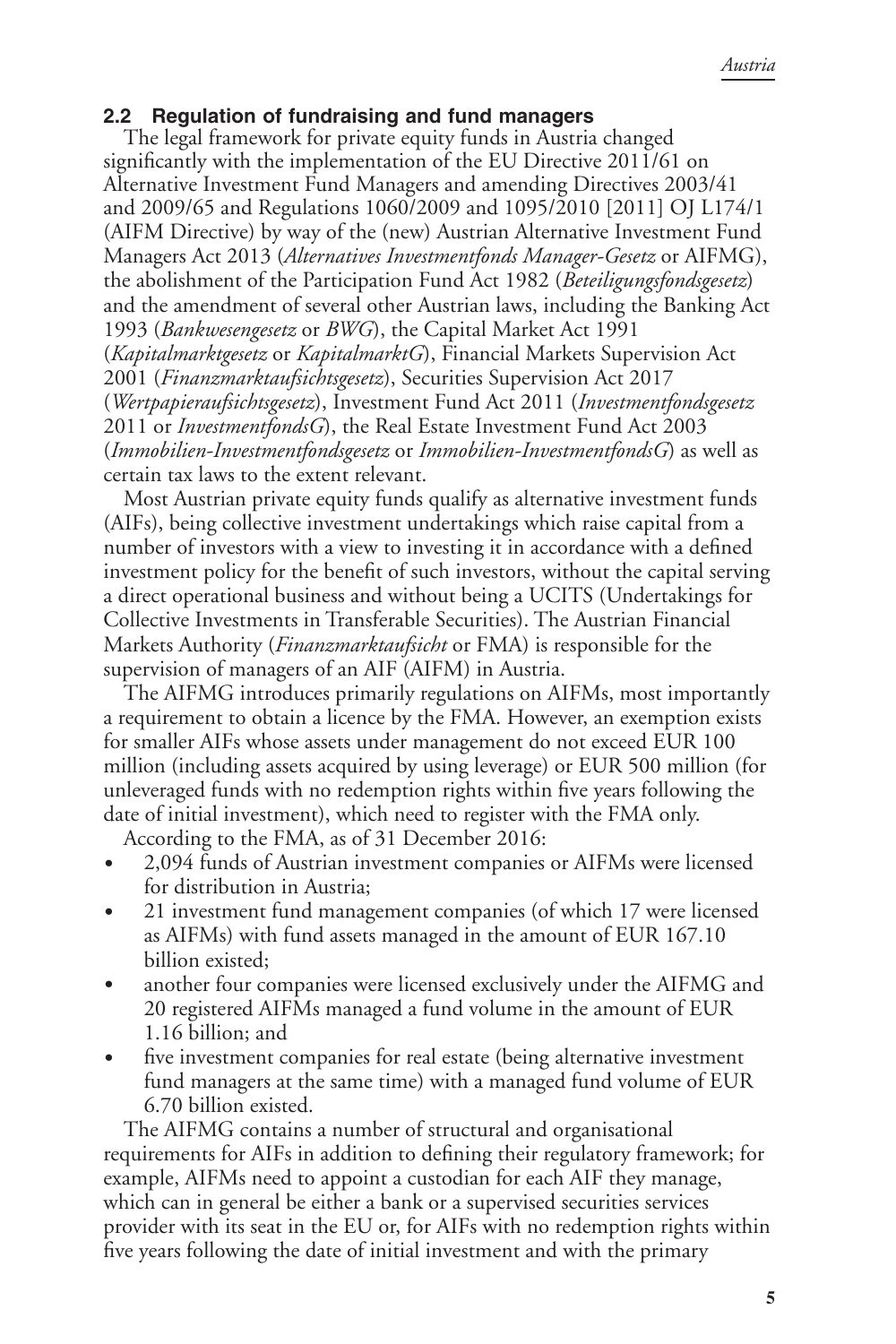investment objective of acquiring control of non-listed companies, an escrow agent (typically a notary public or an attorney-at-law). The AIFMG does not provide for special training of hedge fund managers. In practice, the US qualification of a "Chartered Financial Analyst" (CFA) as well as its European equivalent "Certified International Investment Analyst" (CIIA) have become standard for private equity fund managers. Further, the Austrian "Certified Portfolio Manager" (CPM) qualification becomes increasingly recognised in the private equity sector.

Depending on the scope of activities and actual structure of private equity funds, other Austrian laws may be applicable as well; for example, private equity funds may be required to publish a prospectus according to the Austrian Capital Market Act (*KapitalmarktG*) if certain prerequisites are met.

#### **2.3 Customary or common terms of funds**

Private equity funds are generally categorised into closed funds and open funds. Closed funds are—either temporarily or permanently—closed to investors after the initial investment; open funds are open to further investments during the entire investment period of the fund. The incorporation of the fund is usually conditional upon a certain minimum amount of capital being aggregated in both structures.

Further, private equity funds may be differentiated into evergreen funds and closed-end funds based on their investment period and date of effective capital flow. Evergreen funds (or permanent capital vehicles) have an indefinite fund life and operate based on the principle of recycling realised investment returns back into the fund rather than distributing them to the investor. In contrast, closed-end funds have a specific fund life of 10–12 years. Closed-end funds require investors to make a capital commitment that is drawn down from time to time upon notice. At that time at which investors are admitted to the fund (i.e. at the closing), they usually do not fund any portion of their investment amount yet. As in most other jurisdictions, closed-end funds prevail considerably over evergreen funds in the Austrian private equity market.

Depending on the legal form of the private equity fund, the terms of the funds may vary to some extent but are generally similar to those in other jurisdictions. Usually, the management of a private equity fund is performed by a separate limited liability company or stock corporation. A management contract provides the details of the co-operation between the two companies and the responsibility of the management agreement as regards staffing and operation of the fund, the management of the investment process and the control of the investments. The terms of the management agreement are generally comparable to international standards.

Particularly with respect to venture capital, governmental agencies such as Austria Economic Service GmbH (*Austria Wirtschaftsservice GmbH*) and the Austrian Research Promotion Agency (*Österreichische*

*Forschungsförderungsgesellschaft*) have also developed sample investment contracts and syndication agreements. These agreements are generally based on, and contain, contractual structures and provisions typically used in other jurisdictions.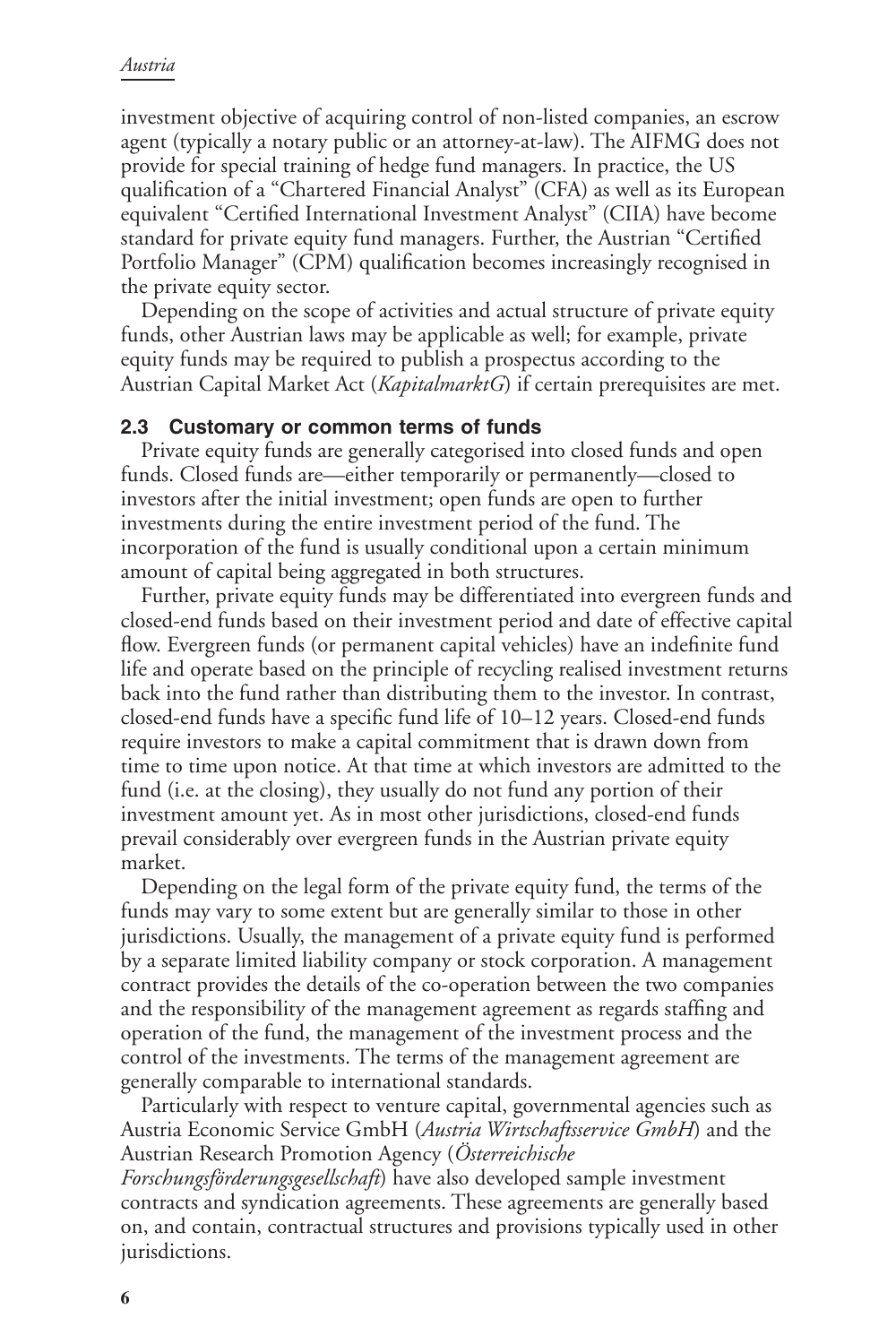#### **3. DEBT FINANCE**

#### **3.1 Means of Financing**

As in other jurisdictions, private equity investors typically use debt financing in Austria-related mergers and acquisitions (M&A) transactions to reduce the required equity contribution and increase their potential return on their investments. Recently, the predominant position of commercial banks as providers of acquisition financing, typically structured as syndicated loans, is being challenged by direct lending funds. These funds, while typically charging interest at levels higher than banks do, have the advantage of being able to move faster than banks and offer greater flexibility in terms of leverage, structure, repayment terms. Additionally, most direct lending deals only involve one fund which helps to streamline communication between the borrower and the lender. Since most direct lending funds only provide term debt, such funds have been seen teaming up with banks who provide working capital and ancillary facilities.

While the number of direct lending fund deals in Austria has been relatively low so far given the size of the Austrian market, the minimum ticket size of most direct lending funds being EUR 50 million plus and some legal uncertainties, the rise of this new type of financing has been a Europe-wide phenomenon with Deloitte listing 361 European mid-market deals in its Alternative Lender Deal Tracker for 2017 versus just 145 in 2013 and constantly rising since then. Out of those 361 deals in 2017, 81% involved a private equity sponsor, 65% were related to M&A transactions and 82% were structured as first lien, showing the growing importance of direct lending funds for the private equity market.

While there is clear appetite for lending into Austria by direct lending funds, there are still uncertainties around the legal framework applicable to such transactions in Austria. Although private funds are generally regulated at a European level under the AIFM Directive, it was and—for Austria it still is—unclear whether the origination of loans is permitted by AIFs.

Since 2011, the European legislator gradually issued regulations on special forms of AIFs, designed to provide finance to the real economy (European venture capital funds—EuVECA, European social entrepreneurship funds— EuSEFs and European long-term investment funds—ELTIFs). These acts clarified that the granting of monetary loans (i.e. direct lending) constitutes an eligible investment by these special funds. Absent any European legislation on direct lending by AIFs regulated under the AIFM Directive, the European Securities and Markets Authority (ESMA) has taken steps to progress a common European framework for loan origination by investment funds (ESMA, "Opinion on Key principles for a European framework on loan origination by funds", ESMA/2016/596 (2016)).

In Austria, granting of loans (on a commercial basis) generally requires a banking licenses under the Austrian Banking Act (irrespective of whether the lender also engages in deposit taking). Unfortunately, and unlike in many other jurisdictions, neither the regulator has published its view on the admissibility of direct lending of AIFs nor did the legislature issued clarifying legislatives acts. Absent any official guidance by the FMA, it can, therefore, not be ruled out with certainty that lending by AIFs in Austria does not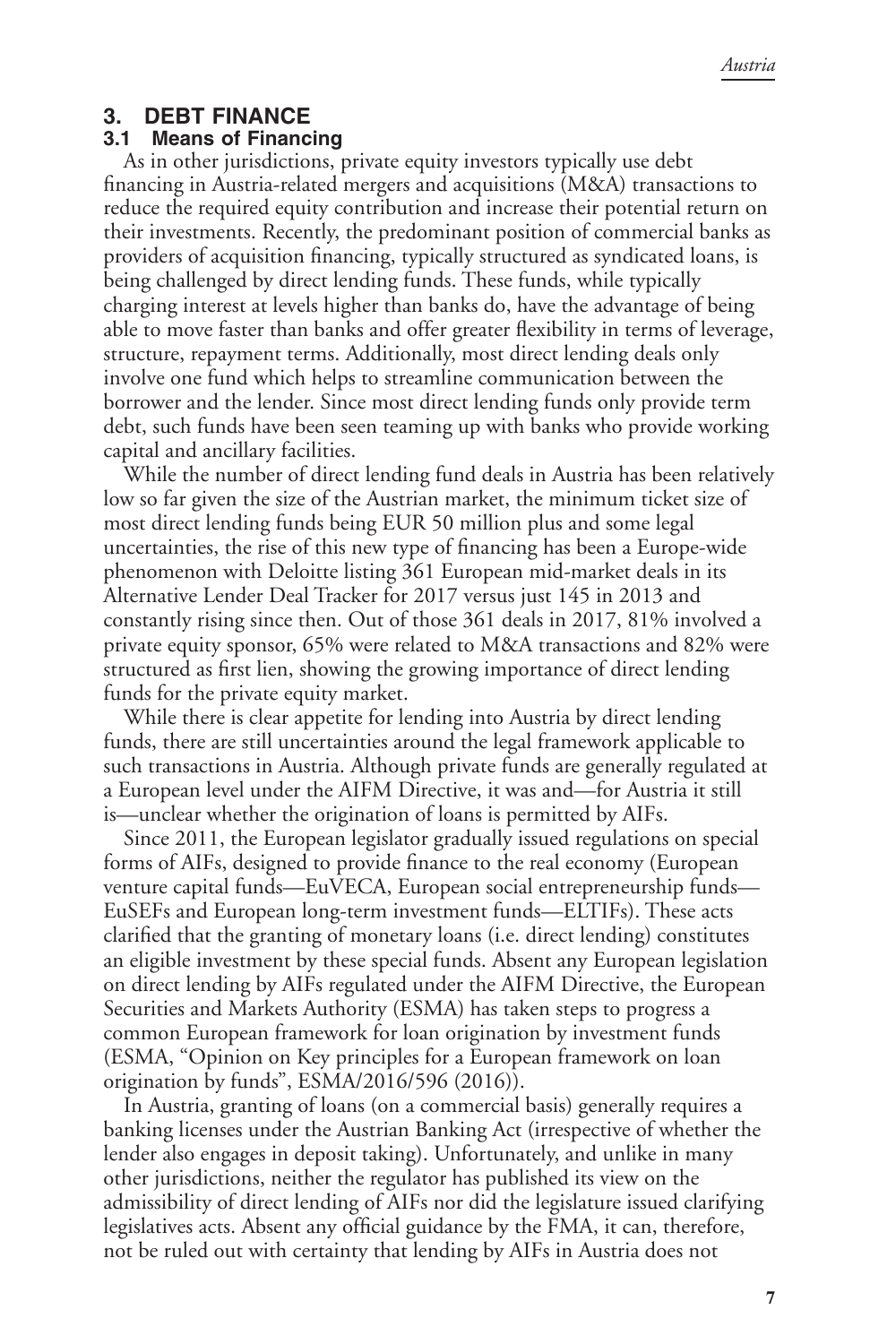#### *Austria*

require a banking licence (irrespective of: (1) the mentioned developments on European level and other Member States that would provide arguments why AIFs should be permitted to lend in Austria without requiring a banking licence; and (2) the mentioned ESMA opinion that contains a country annex according to which loan origination by funds is allowed in Austria without stating further details on what basis such conclusion is drawn). Clarification could be sought on a case-by-case basis by asking for the regulator's view to avoid legal risk. Alternatively, careful structuring of the debt financing may avoid the business to be qualified as constituting banking business in Austria.

Lending without a licence may have severe legal consequences which include:

- in case of natural persons (including the respective legal representative of legal persons) administrative fines of up to EUR 5 million or of up to twice the amount of the benefit derived from the breach where that benefit can be determined;
- in case of legal persons administrative fines of up to 10% of the (consolidated group) total annual net turnover or of up to twice the amount of the benefit derived from the breach where that benefit can be determined;
- any agreement on remuneration, in particular interest and commissions, associated with those transactions is void (while the transaction as such remains valid); and
- suretyships (and other accessory security interests) and guarantees associated with banking transactions conducted without the required license are legally invalid.

#### **3.2 Restrictions on granting security**

In the case of Austrian limited liability companies, stock corporations and partnerships, with one of the foregoing acting solely as unlimited partner (each a limited liability entity) to provide security or other financial support or assume obligations for the benefit of their direct or indirect shareholders or affiliates, the Austrian capital maintenance rules are applicable. These rules prohibit a limited liability entity incorporated in Austria from disbursing its assets to its shareholders in circumstances other than (most importantly) as a distribution of profits, by a reduction of share capital or as liquidation surplus upon liquidation.

Guarantees, share pledges and any other collateral granted by a limited liability entity to guarantee or secure the liabilities of a direct or indirect shareholder or affiliate are considered disbursements under Austrian corporate law, and thus are invalid and unenforceable if the granting of the guarantees or security interests by the Austrian guarantor or security provider were not on arm's-length terms, or for that guarantor or security provider's corporate benefit (an overall group benefit is not sufficient).

To reduce the risk of violating the Austrian capital maintenance rules and the resulting invalidity and unenforceability of upstream and side-stream security, limitation language is commonly used according to which the secured parties agree to establish and enforce the collateral against the Austrian guarantor or security provider only to the extent that such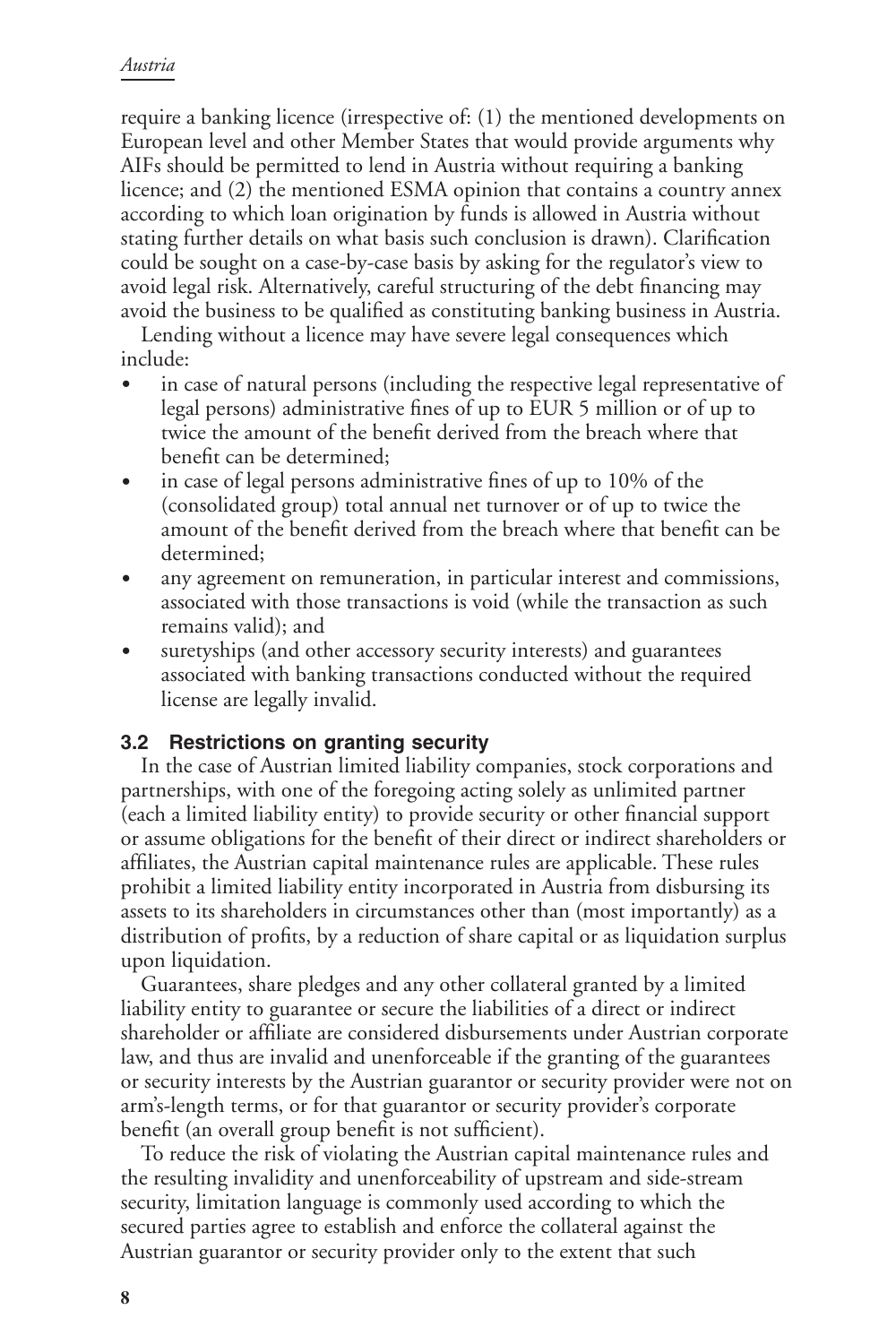establishment and enforcement do not result in a breach of the Austrian capital maintenance provisions. It should be noted that limitation language does not enhance the value of the upstream and side-stream security but ensures that the entire security interest is not void.

The legal ramifications set out above generally do not apply to the extent that an Austrian entity secures amounts owed by itself in its capacity as borrower under the finance documents or, under certain circumstances, amounts which are on-lent and outstanding.

According to the Austrian Stock Corporation Act 1937 (*Aktiengesetz* or AktG), any agreement relating to the granting of an advance payment or a loan, or to the granting of security by a joint stock corporation to another person for the purchase of shares in the corporation or parent company of this corporation, is invalid. In addition, collateral provided by the target stock corporation for acquisition indebtedness in general violates the Austrian capital maintenance rules. Further, based on the AktG, even in cases where the capital maintenance requirements would not be violated, the participation of the target company in any financing by way of providing security interests would violate the Austrian financial assistance rules. Contrary to the capital maintenance requirements, such violation would not render the transaction null and void but it would result, at a minimum, in the potential liability of the management.

#### **3.3 Intercreditor issues**

Austrian law does not restrict the subordination of claims. Typical intercreditor issues encountered in other jurisdictions are therefore not relevant for Austria.

### **3.4 Syndication**

Few banks are willing to take the risk of carrying out bigger deals all by themselves.

The underlying documentation is usually based on international standard documentation, in particular the standards of the Loan Market Association  $(LMA)$ .

# **4. EQUITY STRUCTURES**

### **4.1 Role of management**

In recent years, private equity transactions in which the management is offered the opportunity to acquire (minority) shares in the target have become more frequent. Such structures are based on practical considerations since the investor usually has a strong interest in ensuring management's loyalty and commitment, in particular if the investor lacks the knowledge relevant for operating the business of the company or if the name of a management member is usually linked to the target company.

## **4.2 Common protections for investors**

Typical protection mechanisms for investors (which would typically be set out in a shareholders' agreement or in the articles of association, which are publicly available) include:

thresholds for decisions in the shareholder's meeting aligned with the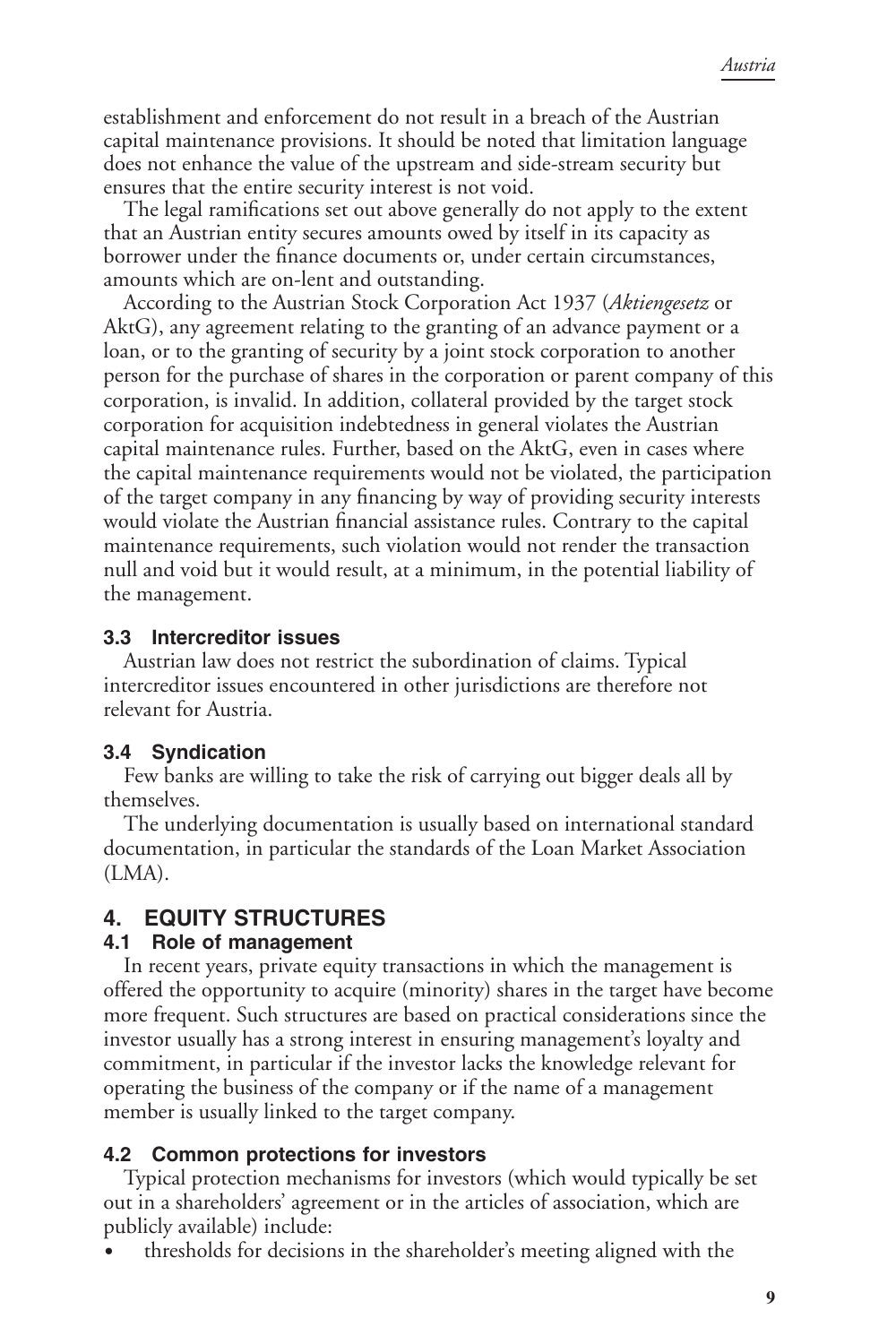investors' stake in the company;

- nomination and removal of the management board and the supervisory board;
- transfer restrictions for other shareholders (e.g. tag along rights, rights of first refusal pre-emptive rights and anti-dilution provisions in favour of the investor);
- investment guidelines in relation to capital expenditures;
- step-in or swamping rights granting the investor additional voting rights in certain default situations;
- certain other restrictions on the management activities, including provisions for conflicts of interest; and
- reporting duties of the management on a regular basis and information rights in favour of the investor.

In order to facilitate a potential exit from any investment, drag-along rights are frequently agreed upon.

## **4.3 Common protections for management**

If the management is holding shares in the target, the following provisions protecting the management may frequently be agreed upon:

- tag-along rights (enabling management members to sell their shares at the same time and under the same conditions as the majority shareholder(s));
- veto rights concerning certain important decisions; and
- anti-dilution provisions primarily designed to prevent a squeeze-out of the management (pursuant to the Austrian Squeeze Out Act 2006 (*Gesellschafter-Ausschlussgesetz*) since a 90% shareholder in a limited liability company or stock corporation may decide on a squeeze-out of the minority shareholders.

In addition, management holding a minority interest in the company will usually try to protect their function as managing directors by adapting the respective provision in the target's articles of association and/or shareholder's agreement in order to prevent the management from being revocated without factual justification.

Notwithstanding the above, the shareholder rights of managers are usually bounded.

## **4.4 Management warranties**

Management's warranties do not seem to be of particular importance in Austrian private equity transactions. However, private equity investors usually expect to receive a confirmation of the correctness and accuracy of representations and warranties both from the selling entity and the management.

## **4.5 Good leaver/bad leaver provisions**

Typical good leaver provisions agreed upon in Austrian private equity transactions include in particular the following triggering events:

- retirement or death of the manager;
- $\bullet$  (lasting) occupational disability of the manager;
- ordinary termination of the manager's employment contract by the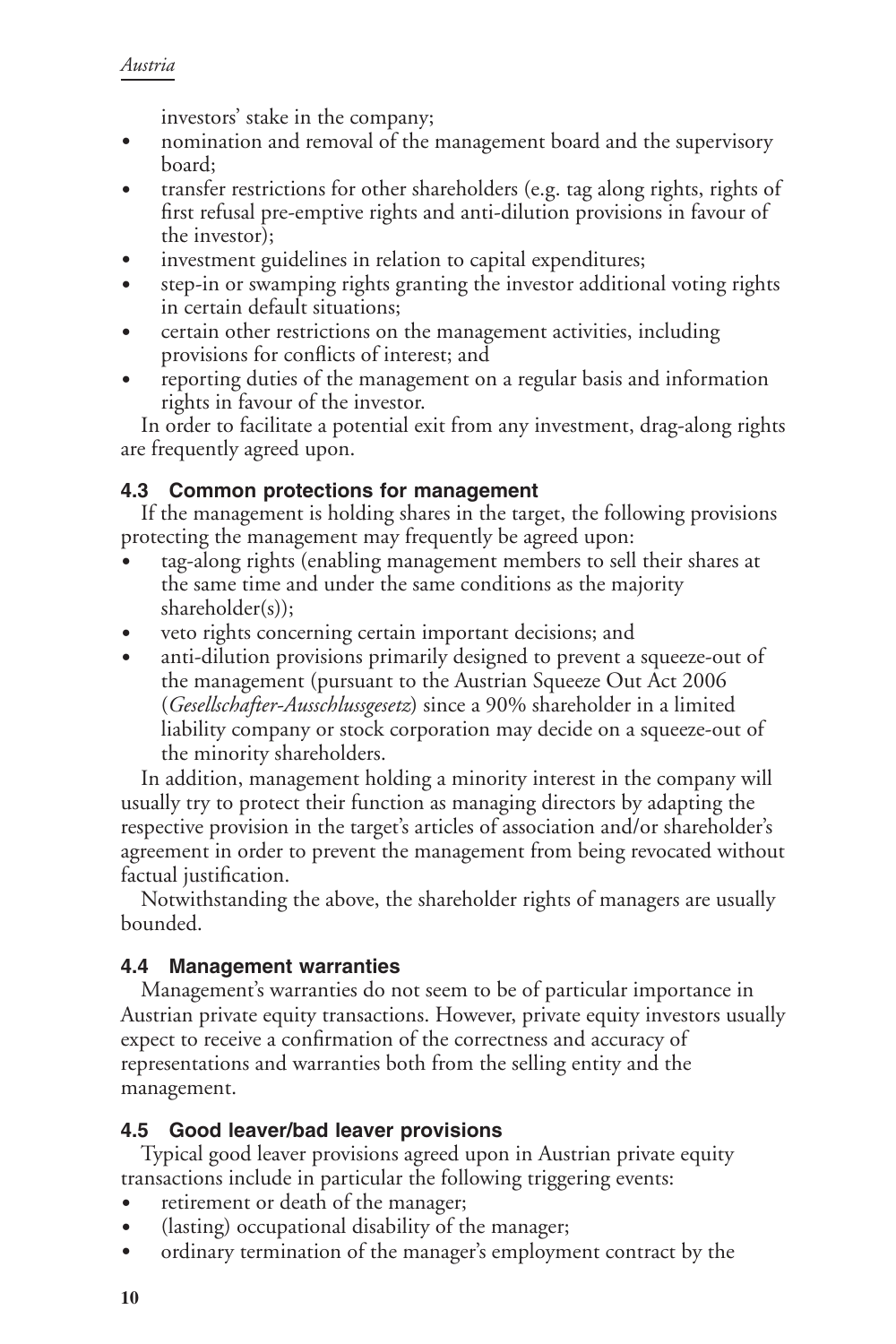company;

- mutual termination of the manager's employment contract; and
- extraordinary termination of the manager's employment contract for good cause by the manager.

Typical bad leaver provisions include in particular the following triggering event:

- the opening of insolvency proceedings over the manager's estate;
- termination of the manager's employment contract for good cause by the company; and
- termination of the manager's employment contract by the manager other than for good cause.

Whereas the mutual option rights of a good leaver usually provide for the market value of the shares to be paid to the manager, a bad leaver will usually only receive the initial purchase price or even book value of the shares.

## **4.6 Public to private transactions**

Public to private transactions are uncommon in Austria. However, increased interest in such transactions by internationally acting private equity investors has been seen very recently.

# **5. EXITS**

## **5.1 Secondary sales**

A secondary sale is an exit strategy whereby a private equity investor sells its shares held in a company to another private equity investor. There exist various reasons for a private equity investor to choose a secondary sale as exit strategy. In some cases, the private investor may no longer be willing to or simply cannot finance the company anymore but the company is not yet ready for a trade sale or an initial public offering (IPO). In other cases, the company reaches the next stage of its development, requiring a larger private equity investor with sufficient financial resources to fully exploit the potential of the developing business.

## **5.2 Trade sales**

Another common exit strategy is the trade sale whereby a private equity investor sells its shares held in a company to a strategic investor (i.e. someone who is operating in the same industry as the company).

A trade sale may create higher revenues for the selling private equity investor than a secondary sale due to certain synergy effects which the acquisition may create for the buyer within the same industry sector. A disadvantage of a trade sale compared to a secondary sale may be seen in the potential know-how transfer to the potential buyer being a company's competitor during the buyer's due diligence exercise.

Both secondary sales and trade sales can be carried out rather fast, whereas realised gains are usually lower than in an IPO. Most exits in the Austrian market therefore take place in the form of secondary transactions or trade sales.

## **5.3 Initial public offerings**

IPOs are the preferred exit strategy for private equity investors since there are good chances: (1) to achieve a fairly high revenue; and (2) that the target's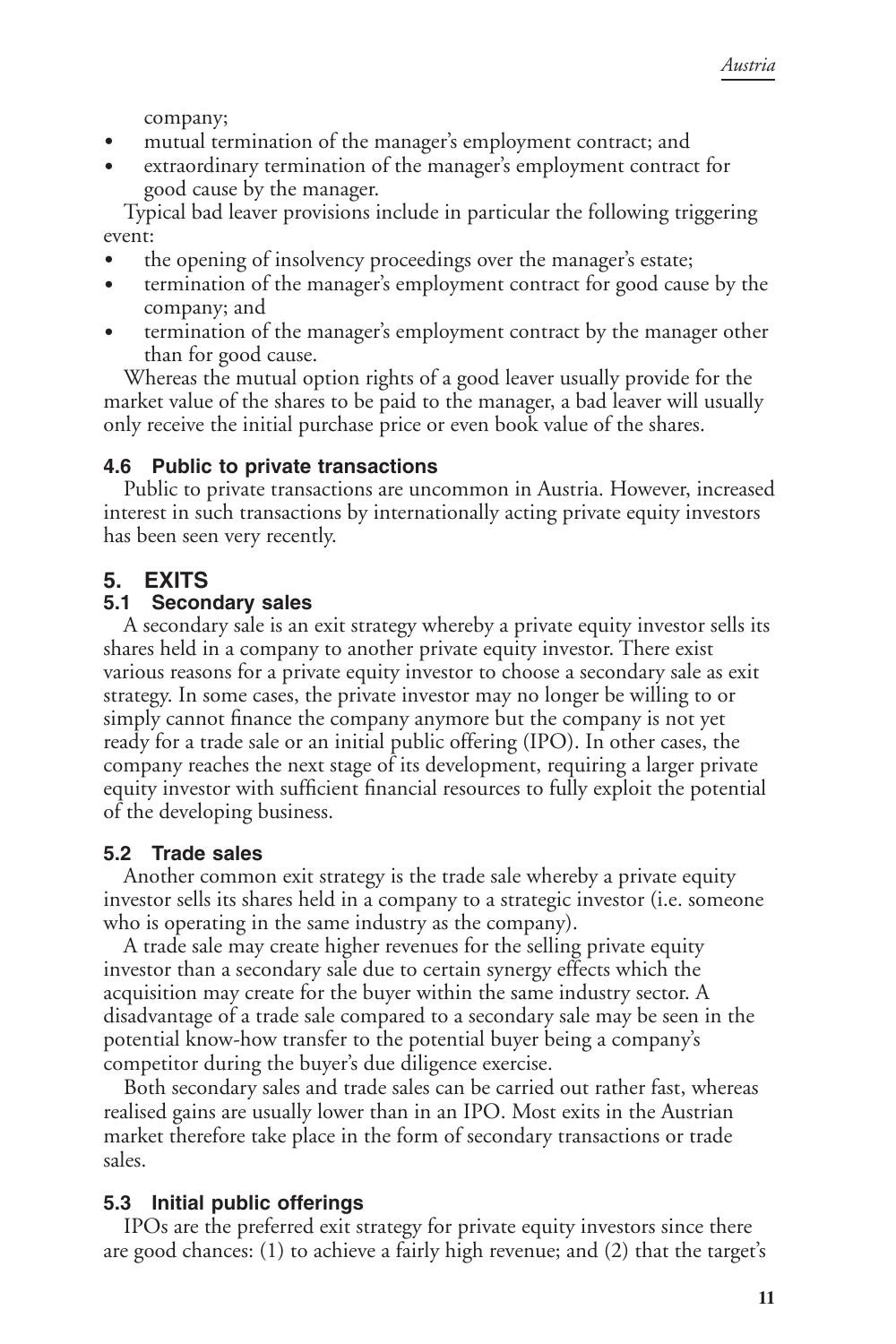management supports the IPO (as other exit strategies would create more uncertainty for the management regarding their future employment by the company). On the other hand, an IPO requires substantial preparation both in terms of time as well as costs and entails various liability issues in connection with the prospectus. Further, due to contractual lock up provisions, private equity investors may often only partially exit from the investment by way of an IPO. Even 10 years after the financial crisis, the statistics shows that the Vienna Stock Exchange has a low level of activity but, in 2017, BAWAG Group AG had a successful stock exchange listing.

## **5.4 Refinancings**

#### **Leveraged recapitalisation**

A leveraged recapitalisation is an exit method whereby a company being held by a private equity investor issues new debt in order to repurchase its own shares from the private equity investor. The company raises the necessary capital by taking out a bank loan or by issuing bonds. Under Austrian law, the acquisition of own shares underlies very restrictive provisions and is possible for stock companies (*Aktiengesellschaften*) only. Such exit strategy is thus very uncommon in Austrian legal practice.

# **5.5 Restructuring/insolvency**

#### **Liquidation**

A liquidation is often used as a last resort since the selling private equity investor does not benefit from the company's going concern value. The private equity investor decides either voluntarily, or becomes forced by insolvency proceedings, to terminate the company's business and liquidate the company subsequently. Rapidly expanding companies which are not able to come up with the necessary liquidity are exposed to a high risk of ending up in liquidation.

# **6. TAX**

### **General**

Individuals having a domicile (*Wohnsitz*) or their habitual abode (*gewöhnlicher Aufenthalt*) in Austria are subject to income tax in Austria on their worldwide income. Individuals having neither a domicile nor their habitual abode in Austria are subject to income tax only on income from certain Austrian sources. Individual income tax is generally levied at progressive rates of currently up to 50% for annual income above EUR 90,000 and of up to 55% for annual income above EUR 1 million (the 55% maximum rate is designed to be applicable until 2020).

For certain types of income, such as specific types of income from investments (*Einkünfte aus Kapitalvermögen*), special tax rates and rules for the determination of profits and losses exist.

Corporations having their place of management (*Ort der Geschäftsleitung*) or their legal seat in Austria are subject to corporate income tax (*Körperschaftsteuer*) in Austria on their worldwide income. Corporations having neither their place of management nor their legal seat in Austria are subject to corporate income tax only on income from certain Austrian sources. Austrian corporate income tax is generally levied at a rate of 25%.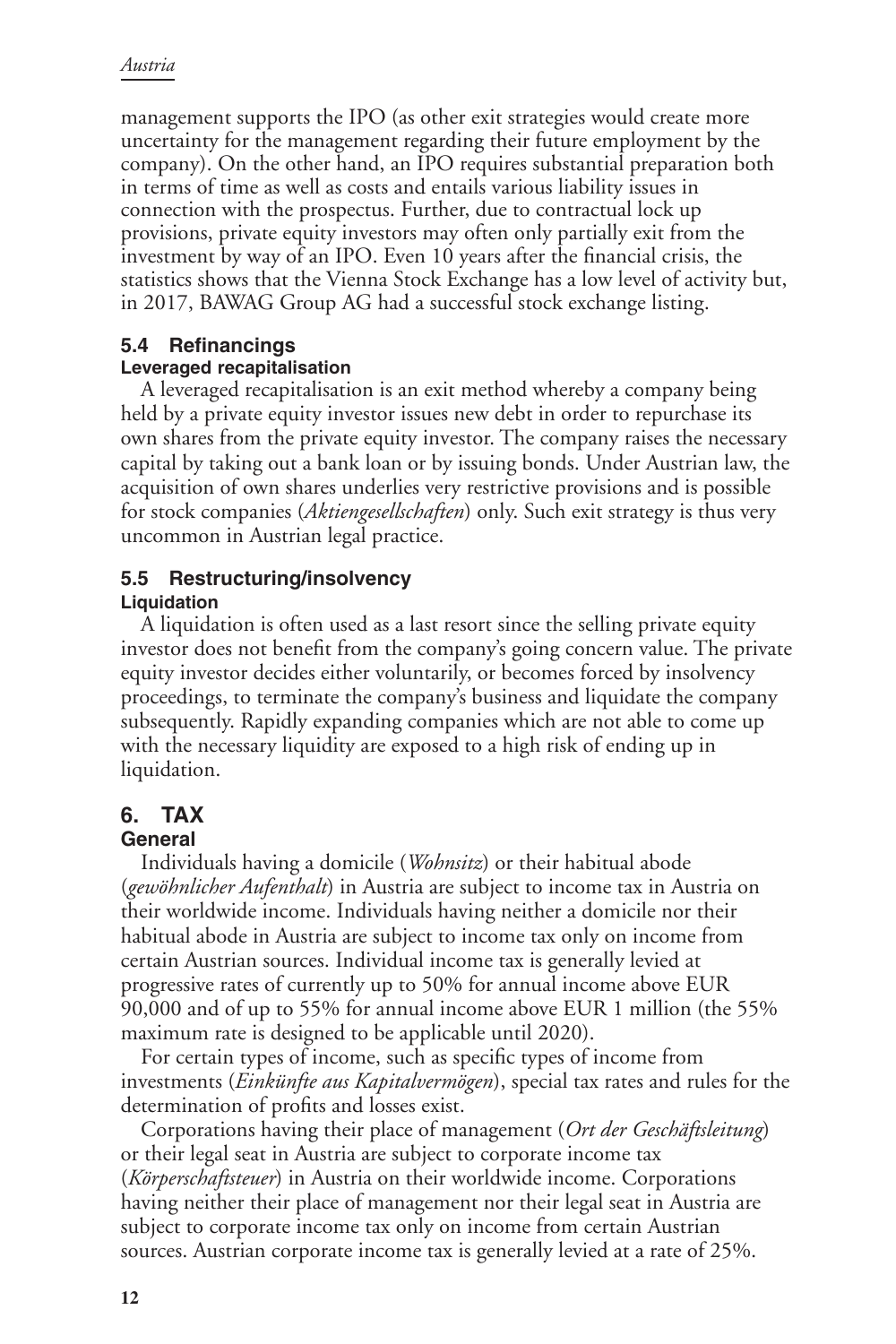Both in case of unlimited and limited (corporate) income tax liability, Austria's right to tax may be restricted by double taxation treaties.

#### **6.1 Taxation of fund structures Investment funds**

Based on the Investment Funds Act (*InvestmentfondsG*) or the Real Estate Investment Funds Act (*Immobilien-InvestmentfondsG*) in combination with the Income Tax Act 1988 (*Einkommenssteuergesetz*), a domestic investment fund (or real estate investment fund) generally is subject to a special tax law regime with the core feature that the investment fund itself is not considered a taxable entity and thus not subject to taxation. Rather, the respective income of the fund is allocated to the investors that are generally taxed at that level (according to the "transparency principle").

The special tax regime is applicable if an Austrian investment vehicle actually qualifies as an investment fund or as a real estate investment fund under regulatory law. If an Austrian investment vehicle does not qualify as an investment fund, the tax treatment follows the general tax rules applicable to the respective legal form (see the following points).

As regards a foreign investment vehicle, it is decisive whether it falls within the scope of the definition of a "foreign investment fund" in the sense of the Investment Funds Act (respectively as a foreign real estate investment fund in the sense of the Real Estate Investment Funds Act). In order to ensure that the general taxation regime of an investment fund is applicable also to a foreign investment fund, the management company has to ensure that the earnings of a fund are correctly reported to the *Oesterreichische Kontrollbank*. Otherwise, a less favourable tax treatment would apply.

#### **Middle-Class Companies Investment Companies (Mittelstandsfinanzierungsgesellschaften—MFGs)**

After the preferential tax regime for Middle-Class Investment Stock Companies (*Mittelstandsfinanzierungsaktiengesellschaften*—MFAGs) was abolished following a ruling of the European Commission and after the subsequently issued tax regime for Middle-Class Investment Companies (*Mittelstandsfinanzierungsgesellschaften*—MFGs) ended on 31 December 2013, the Austrian legislator in summer 2017 enacted the Middle-Class Investment Companies Act 2017 (*Mittelstandsfinanzierungsgesellschaftengesetz* 2017) with which a new version of the known Middle-Class Investment Company was introduced.

Under certain requirements (at the level of the MFGs and the target), the new regime grants tax benefits to the investors in the MFGs (e.g. dividends from MFGs up to EUR 15,000 per year are tax exempt for individual investors) and the MFGs (e.g. capital gains from certain investments are tax exempt from corporate income tax).

The new provisions seek to give advantages to small and medium-sized businesses in their foundation and growth stadium. However, the Austrian Government notified the new rules as state aid with the European Commission. The new rules coming into effect, therefore, depends on the Commission's approval which has not yet been given.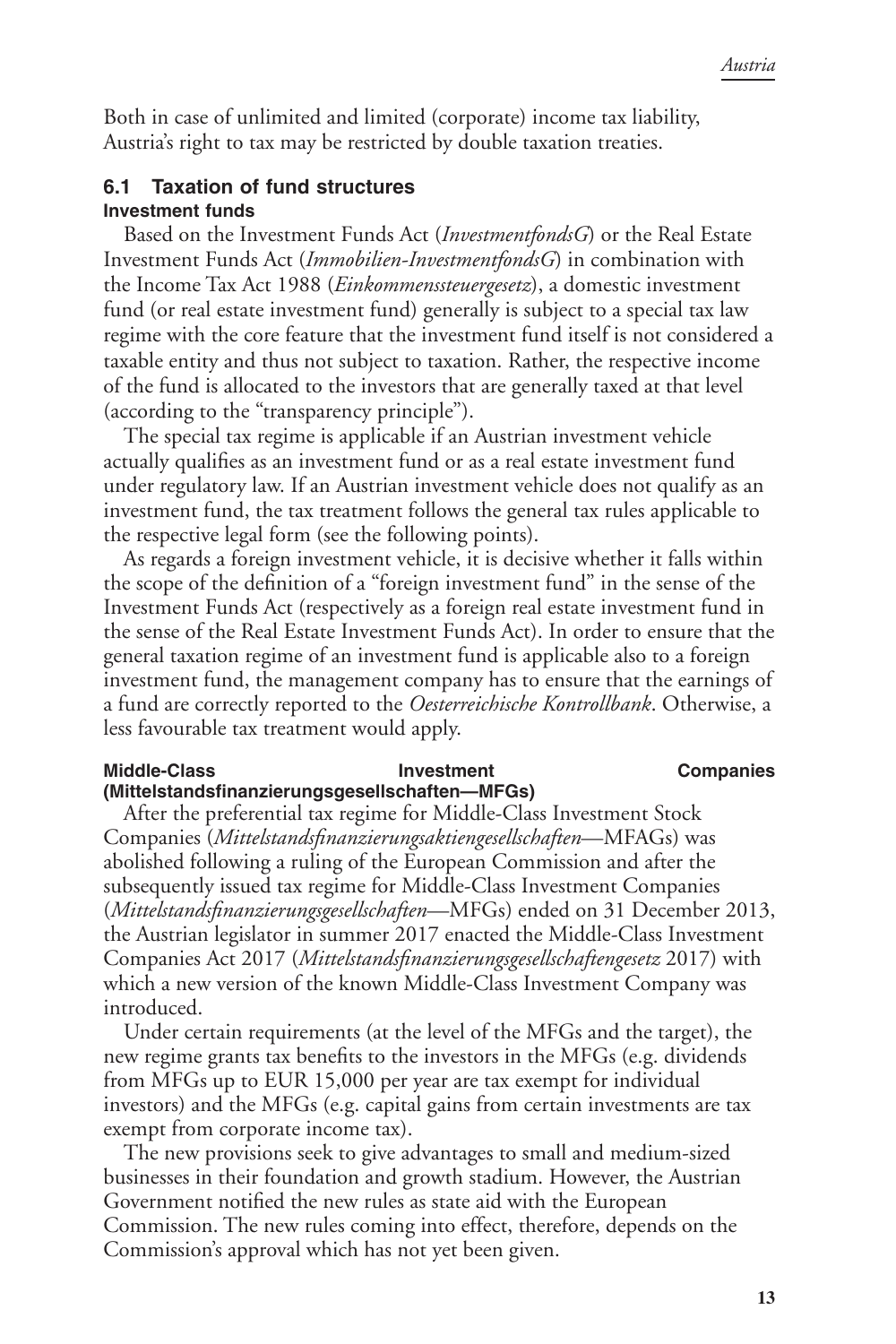#### **Corporations**

Investment vehicles organised in the form of a private limited company or stock corporation are liable to corporate income tax at a flat tax rate of 25%, provided that a minimum annual corporate income tax in the amount of EUR 1,750 for private limited companies (with certain exceptions and reductions for newly established corporations) and in the amount of EUR 3,500 for stock corporations has to be paid if the regular corporate income tax is below such amounts. Austrian corporate tax law provides under certain conditions (e.g. parent company must own directly or indirectly more than 50% of the shares in the subsidiaries) for the possibility for two (or more) companies to form a tax group. In case of a tax group, all of the taxable results (profits and losses) of the domestic group members as well as losses of foreign subsidiaries are attributed to their respective parent, respectively the group parent. Losses of foreign group members are only attributable to the extent of 75% of the profit of all domestic group members only in the proportion of the shareholding quota in the foreign group member. They are further subject to recapture taxation at the time they are utilised by foreign subsidiary in the source state or in the moment the group member withdraws from the Austrian tax group.

Dividends distributed by an Austrian corporation are generally subject to withholding tax at a rate of 27.5% in case of distributions to individuals and of 25% in case of distributions to corporations. Dividends distributed to beneficial owners which are domestic or EU corporations (or corporations in certain European Economic Area (EEA) Member States) may be exempt from such withholding taxation (depending on the level of the shareholding and the holding period, either no withholding tax must be levied by the corporation at all, or the withholding tax must in a first step be levied, but is then credited against the corporate income tax burden of the shareholder, respectively refunded to the corporate shareholder upon request). Certain conditions and anti-abuse provisions apply. For dividend distributions to nonresident individuals and corporations, withholding tax reductions or exemptions might further be available under applicable tax treaties.

At the level of an individual shareholder, no additional income tax is levied over and above the 27.5% withholding tax levied by the amount of tax withheld (final taxation). The aggregate tax burden of profits earned by an Austrian corporation which are then distributed to an Austrian individual shareholder thus typically amounts to 45.63%.

Increases in value in the shares realizsd by the individual shareholder, such as, in particular, capital gains realised upon an alienation of shares or increases in value upon an exit of the shareholder from Austria under certain conditions are generally also subject to a special 27.5% income tax rate, unless the shareholder holds the shares as business assets and the realisation of capital gains is the main focus of such shareholder's business activity. In case of a corporation as shareholder, dividends are generally excluded from the tax base at the corporate shareholder's level. This exemption provision applies to dividends only, not to capital gains which generally are taxable if realised on the shares in an Austrian company. Capital gains realised on the shares in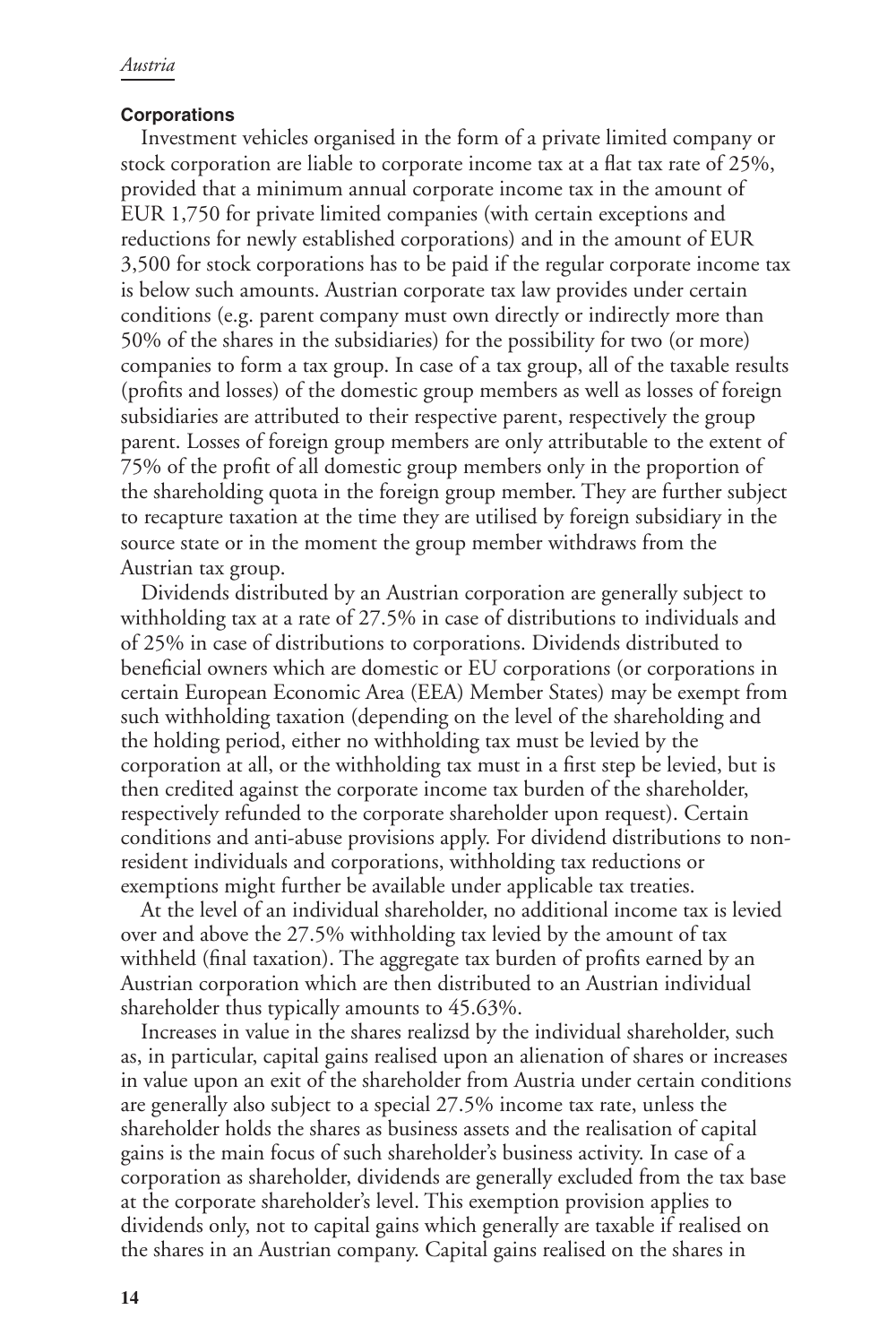qualifying foreign participations might be exempt under the international participation exemption regime, subject to certain conditions.

#### **Partnerships**

Taxation of partnerships (i.e. general partnerships or limited partnerships) does not take place at the partnership's level but at the level of the general and limited partners of the partnership only (transparency principle).

Certain differences in the tax treatment of the derived income may arise depending on whether the partnership is considered to be carrying out commercial activities (*gewerbliche Tätigkeiten*) or as merely carrying out passive asset management (*Vermögensverwaltung*). The classification of the investment vehicle depends on the individual circumstances and structuring of the partnership. Typical restructurings as well as the leveraging of transactions would, however, be considered as an indicator for commercial activities. Such distinction generally is made on the basis of the partnership's activity and does not depend on whether or not a corporation acts as general partner.

Accordingly, income from mere asset management partnerships is deemed to be income from those assets the partnership is managing. For example, dividend income from shares held by the partnership would be qualified as income from investments (*Einkünfte aus Kapitalvermögen*). Income derived from partnerships carrying out commercial activities is deemed to be income from an active trade or business (*Einkünfte aus Gewerbebetrieb*). This difference might, in particular, be relevant for the tax treatment of potential losses due to the partnerships activity.

#### **Silent partnerships**

Silent partnerships are non-corporate legal forms in which an individual or a corporation makes a contribution in cash or in kind to the commercial enterprise of another person.

The silent partnership will not be entered into the commercial register and not disclosed to the public (except for a general disclosure in the annex to the financial statements). The commercial code only contains basic rules and grants considerable leeway for silent partnerships.

For tax purposes, one has to distinguish between typical silent partnerships (*typische stille Gesellschaft*) and atypical silent partnerships (*atypische stille Gesellschaft*).

The typical silent partner only participates in the profits of the company and does not take part in the management or representation of the company, whereas the atypical silent partner also participates in the value of the company.

From a tax point of view, silent partnerships may be compared with the partnership since taxation takes place in the asset of the investors instead at the fund level. Revenues from atypical silent partnerships may be classified as income from commercial activities (*Einkünfte aus Gewerbebetrieb*), whereas revenues from typical silent partnerships generally generate investment income (*Einkünfte aus Kapitalvermögen*). Income from silent partnerships (regardless of the qualification as typical or atypical) derived by an individual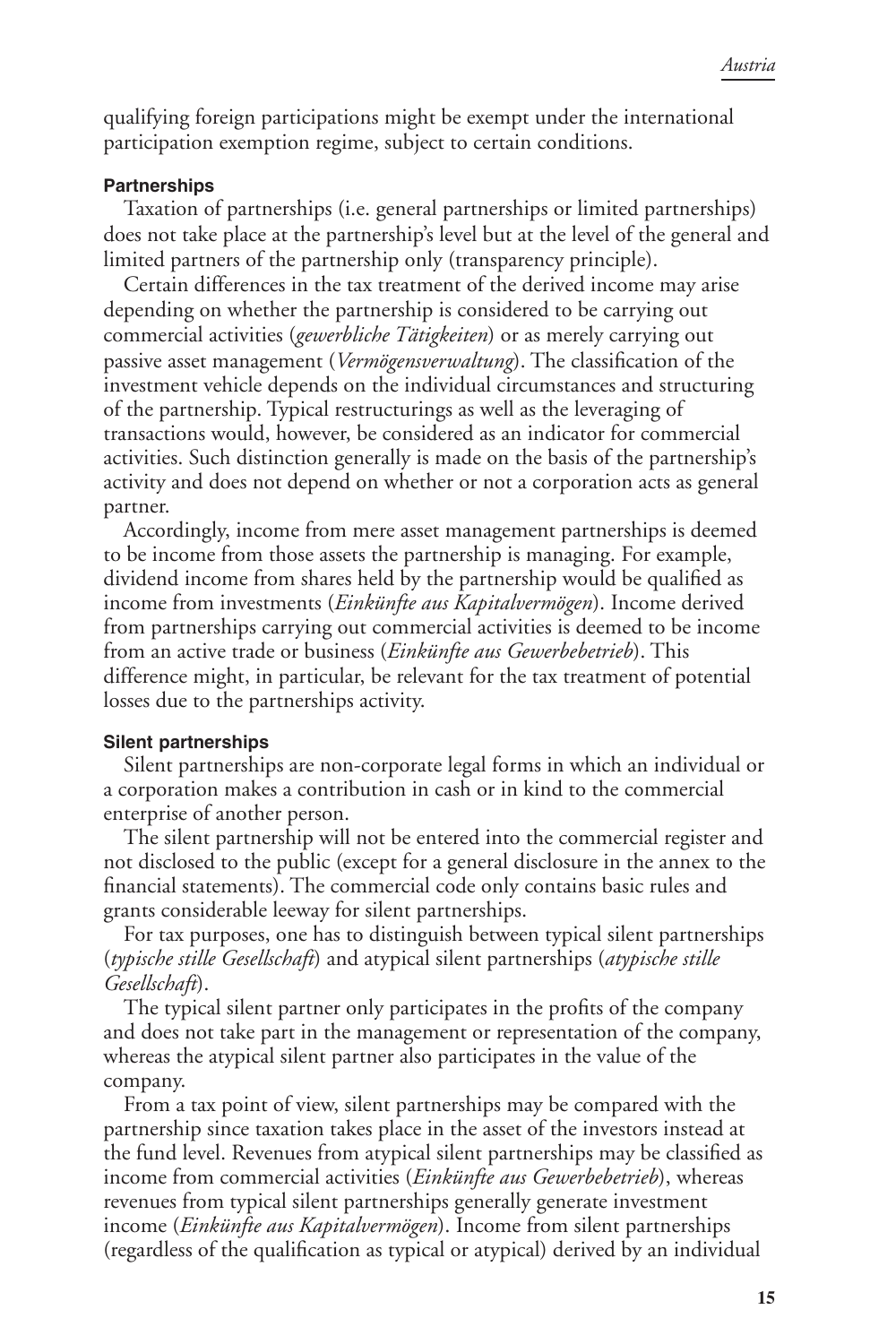is generally subject to income tax at the regular progressive tax rates of up to 55% (and not to a special tax rate of 27.5%).

#### **6.2 Carried interest**

The tax treatment of carried interest depends on the structure of the respective model. Generally, all benefits received by an employee from its employment contract are, for Austrian tax purposes, treated as income which is taxed at a progressive rate of up to 55%. This applies to both monetary benefits, such as regular cash remuneration, and non-monetary benefits, such as the free or discounted issuance of shares. However, a qualification as income from capital, taxed at the special rate of 27.5%, might, under certain circumstances, be possible.

In this context, Austrian tax law provides for certain disallowances of tax deductibility which apply to management salaries and golden handshakes. Generally, the amount of salary exceeding EUR 500,000 per year is not deductible.

#### **6.3 Management equity**

The benefit from a free or discounted attribution of equity to employees, which generally would constitute taxable income from employment (see ss.6: "General" and 6.2 above), is, under specific circumstances, exempt from taxation up to a maximum amount of currently EUR 3,000 per year.

Under certain circumstances, the tax authorities may requalify payments intentionally made in connection with management equity, which is in the most cases taxed at the special rate of 27.5%, as income from employment taxed at the progressive rate of up to 55%. Conversely, if a manager holds a stake in a capital corporation or a limited partnership with a corporation as general partner, a consideration paid by the company to the manager which exceeds arm's-length terms could be considered as illegal repayment of capital as well as a hidden distribution of dividends.

### **6.4 Loan interest**

Interest from loans granted by the investment vehicle is subject to personal or corporate income tax according to the general principles of taxation as described above.

However, interest payments to shareholders or parties related to shareholders are subject to arm's-length standards. Therefore, interest charged at excessively high rates on loans granted by shareholders or affiliates may (partly) constitute an illegal repayment of capital as well as a hidden profit distribution. If the shareholder is an individual, interest from granting loans would be taxed at the regular progressive income tax rates of up to 55% as, in the case of income from loans not subject to a banking transaction (*Bankgeschäft*), the special tax rate of 27.5% is not applicable.

### **6.5 Transaction taxes**

A transfer of shares is not subject to transaction taxes under the Austrian tax regime. Further, capital duty has been abolished as per 1 January 2016. However, stamp duty (*Rechtsgeschäftsgebühr*) could be triggered in a transaction environment.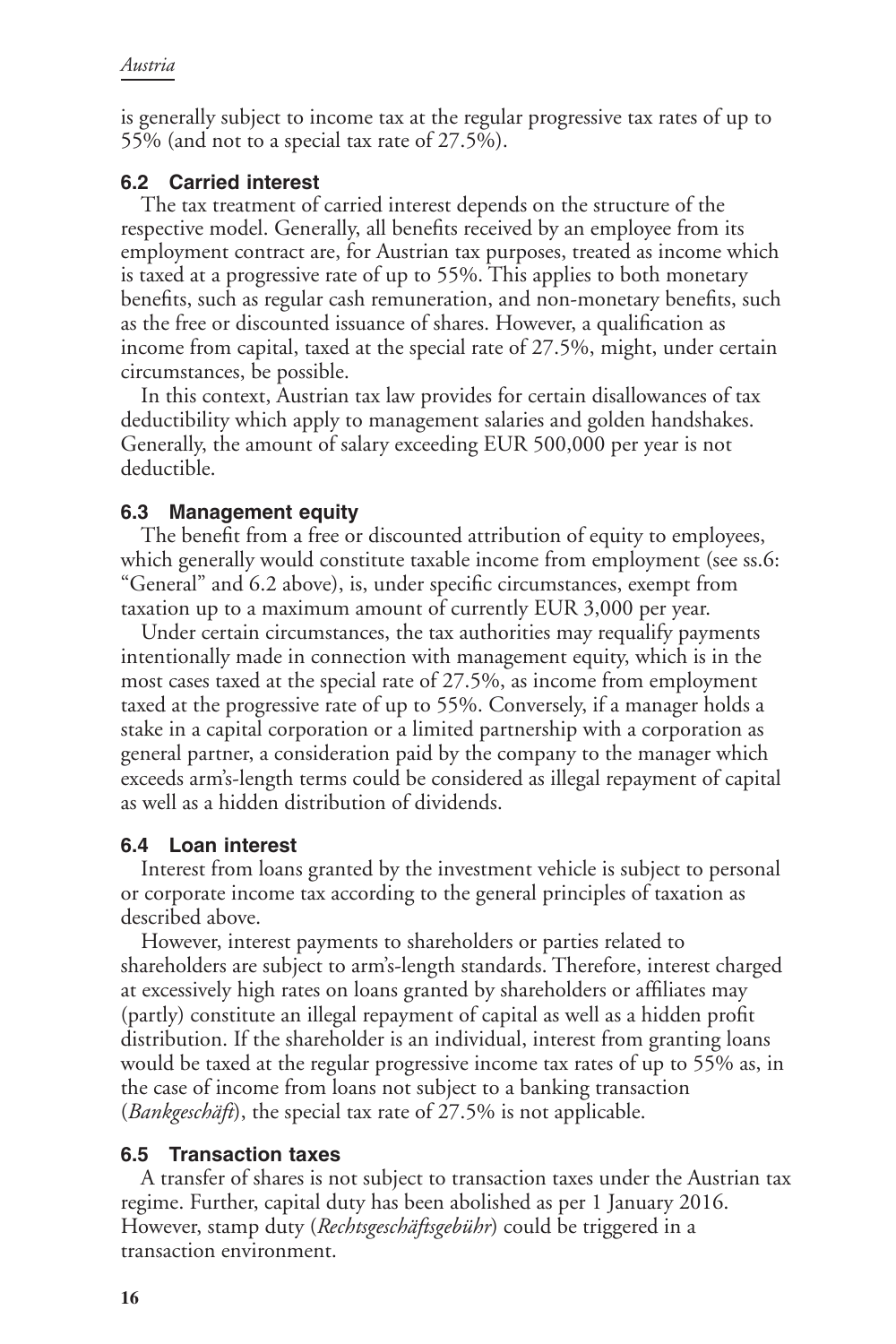Stamp duty pursuant to the Austrian Stamp Duty Act 1957 (*Gebührengesetz*) is linked to the private law qualification of agreements. The following types of agreements, among others, are subject to stamp duty if certain conditions are fulfilled: tenancy agreements for business purposes; assignments (other than in the course of factoring arrangements); suretyship agreements; accessions to debt agreements; mortgages; and settlement agreements.

The stamp duty on loan financings, whether by shareholders or external financing entities, has already been abolished as per 1 January 2011.

Austrian stamp duty is generally only triggered if a document evidencing a dutiable transaction is either:

- (1) established in Austria;
- (2) established outside of Austria but all parties to the dutiable transaction are Austrian residents for stamp duty purposes (i.e. having a place of management, a representative office, a permanent establishment or a branch in Austria) and either: (a) the transaction concerns an asset located in Austria; or (b) one or more of the parties is entitled or obliged to fulfil its obligations in Austria (e.g. payment of the purchase price, notification of an Austrian debtor etc); or
- (3) established outside of Austria but the document is brought into Austria and either: (a) the transaction concerns an asset located in Austria; (b) one or more of the parties is entitled or obliged to fulfil its obligations in Austria (e.g. payment of the purchase price, notification of an Austrian debtor etc); (c) on the basis of the agreement, legally relevant acts are undertaken in Austria; or (d) it is used before a public authority in Austria.

A stamp duty sensitive document evidencing a dutiable transaction might not only be the agreement regarding the transaction itself (or a certified copy thereof) but any documentation (e.g. written confirmations, notifications, reports, protocols, correspondence (including e-mails and facsimile messages), notices etc) which contains certain information about the dutiable transaction, potentially even if it is only signed by one of the parties to the transaction.

## **7. CURRENT TOPICAL ISSUES/TRENDS**

In legal practice, the use of insurance in M&A transactions is gaining popularity among deal professionals in Austria. Influenced by an increasing popularity in other prominent jurisdictions, the number of private equity transactions involving warranty and indemnity (W&I) insurance also increased significantly in Austria. Most popular in auction sales and private equity secondary transactions to bridge the gap between the seller and the buyer on what gets indemnified, the length of time the seller will be liable and, of course, the maximum cap amount that can be recovered by the purchaser, such W&I insurance is also seen stapled in auction sales, i.e. the seller already provides for a specific W&I insurance in the auction process and the purchaser, to remain competitive, must assume such W&I insurance during the process and include it in its offer. The little flexibility remaining for the purchaser concerns the insurance amount as the seller will only accept